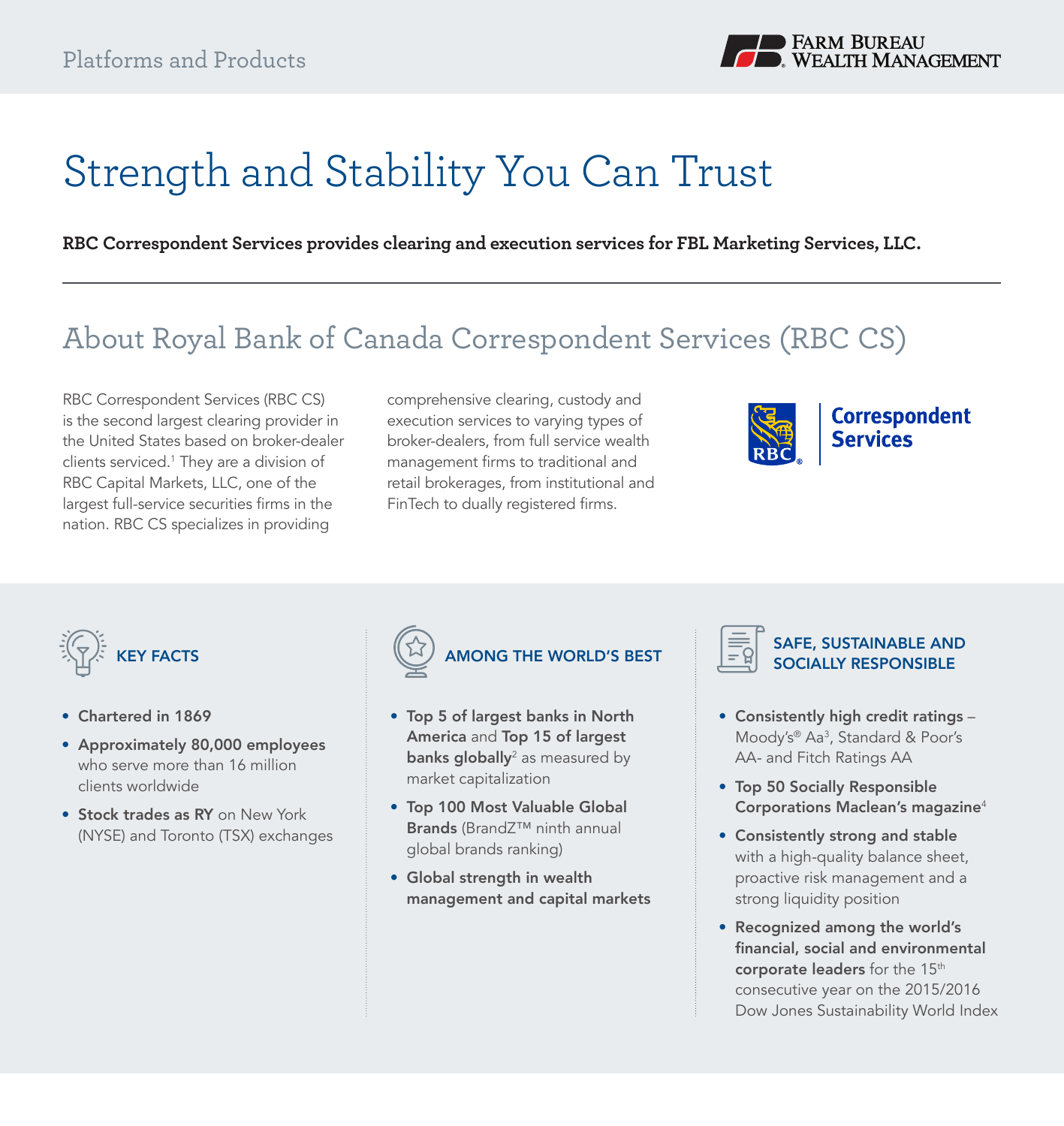## Focused on Your Success These capabilities are hard to find

**RBC CS provides Farm Bureau with a full-service wealth management platform. It delivers a broad range of solutions, tools and expertise to help address all aspects of clients' financial needs.** With this relationship and platform in place, you can go beyond clearing and execution to offer best-in-class products, services, research, advisory accounts and more.



elsewhere and give client/members a significant competitive edge. Our greatest strengths include the high level of personalized service we provide, our deep understanding of their unique businesses and our relationship-oriented approach to working with them to accomplish their goals.

Acting in this spirit of partnership, we are committed to your long-term success and are well prepared to help you grow your business.

Our mutual success is further driven by our unique blend of small-firm culture with the resources of a leading global financial institution. This sets us apart from our competitors.

### Best in Class Resources

**Help your clients build, preserve, enjoy and share their wealth by delivering comprehensive wealth management capabilities.**

#### INVESTMENT SOLUTIONS

- Managed Account Solutions includes our third-party money manager platform with access to 100+ managers, RBC-traded specialty portfolios and turnkey asset management programs
- Diversified investments including equities, fixed income, NTF mutual funds and NTF exchange traded funds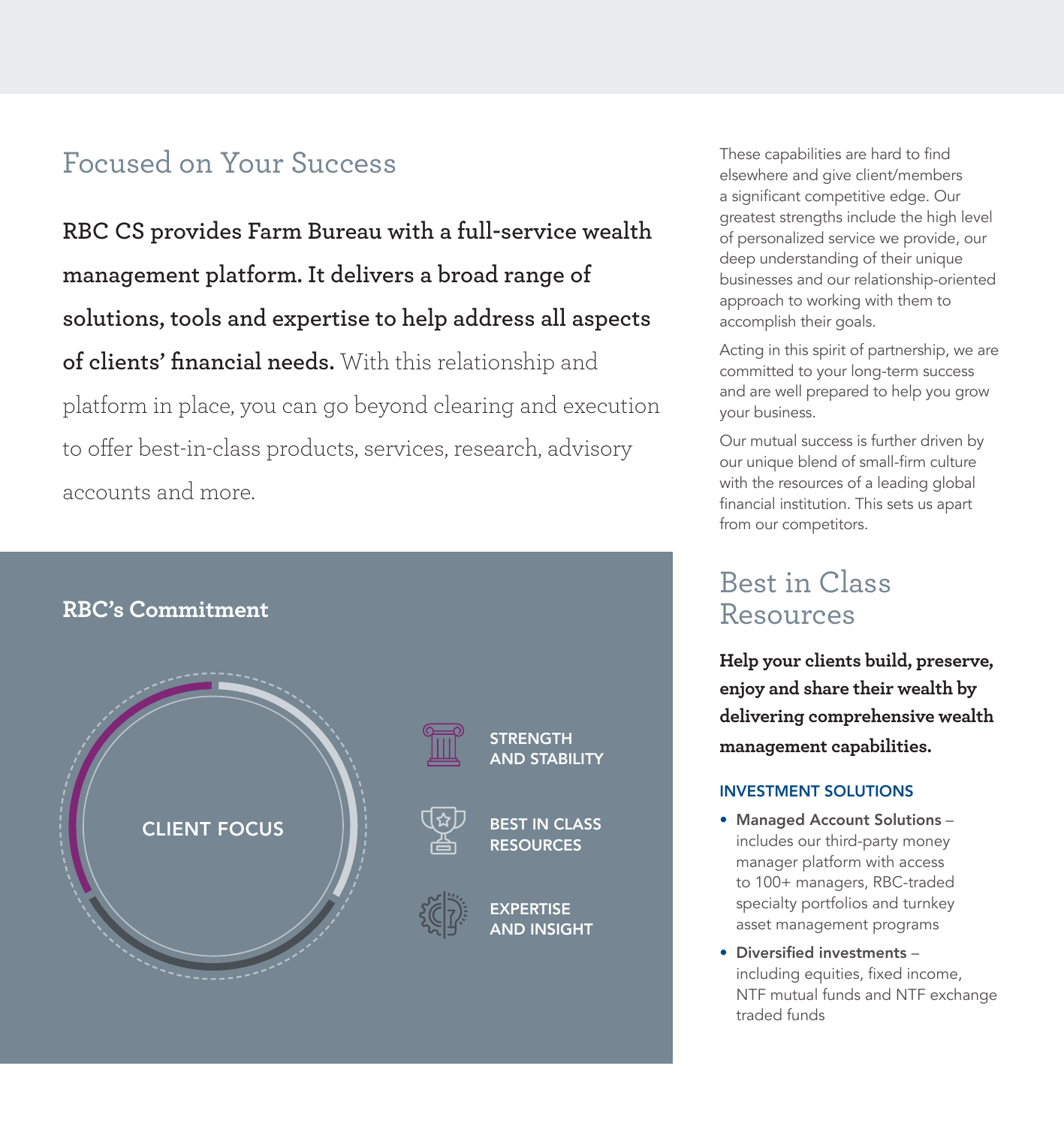• Retirement planning - tools exclusively available from RBC help identify financial risks and opportunities that may affect your clients' retirement readiness

#### FINANCIAL ADVISOR TOOLS

- Integrated platform the BLACK platform features customer relationship management, risk management, content management, financial planning, account aggregation, trading and more
- Productivity tools open and maintain accounts, access client documents and storage
- Solutions for your business our search tool showcases world-class offerings not only from RBC, but from an expanded network of over 100 best-in-class service providers and in many cases with preferred pricing
- Client marketing, education and communication materials – deliver current, concise, and FINRAreviewed materials via Farm Bureau Marketing Toolkit

#### TECHNOLOGY RESOURCES FOR RECORDKEEPING, REPORTING AND SUPERVISION

- Client access secure website that allows access to account information, calculators, market data and paperless functionality
- Performance reporting financial advisors have more than 30 reports with over 150 tailored benchmark options
- Record keeping electronic storage of client documents, including statements, confirms, account opening documents and disbursement requests

### Expertise and Insight

**Benefit from wealth management expertise, insights and best practices to help you grow your business — the way you want it to grow.**

#### RESEARCH

- Proprietary gain access to RBC's timely, independent fundamental research from more than 70 senior analysts covering more than 1,000 companies in select industry sectors
- Third-party you may also access research from some of the industry's most respected research and product organizations covering a comprehensive range of topics

#### SALES IDEAS AND MARKETING

Take advantage of complimentary programs and tools to help advisors build their businesses

- Build your brand branded forms, performance reports, client statements, newsletters and our secure online client account access website
- Marketing campaigns turnkey programs featuring service opportunities, how to take action, and resources

Informative newsletters, fact sheets and product brochures are also available on the Farm Bureau Marketing Toolkit.